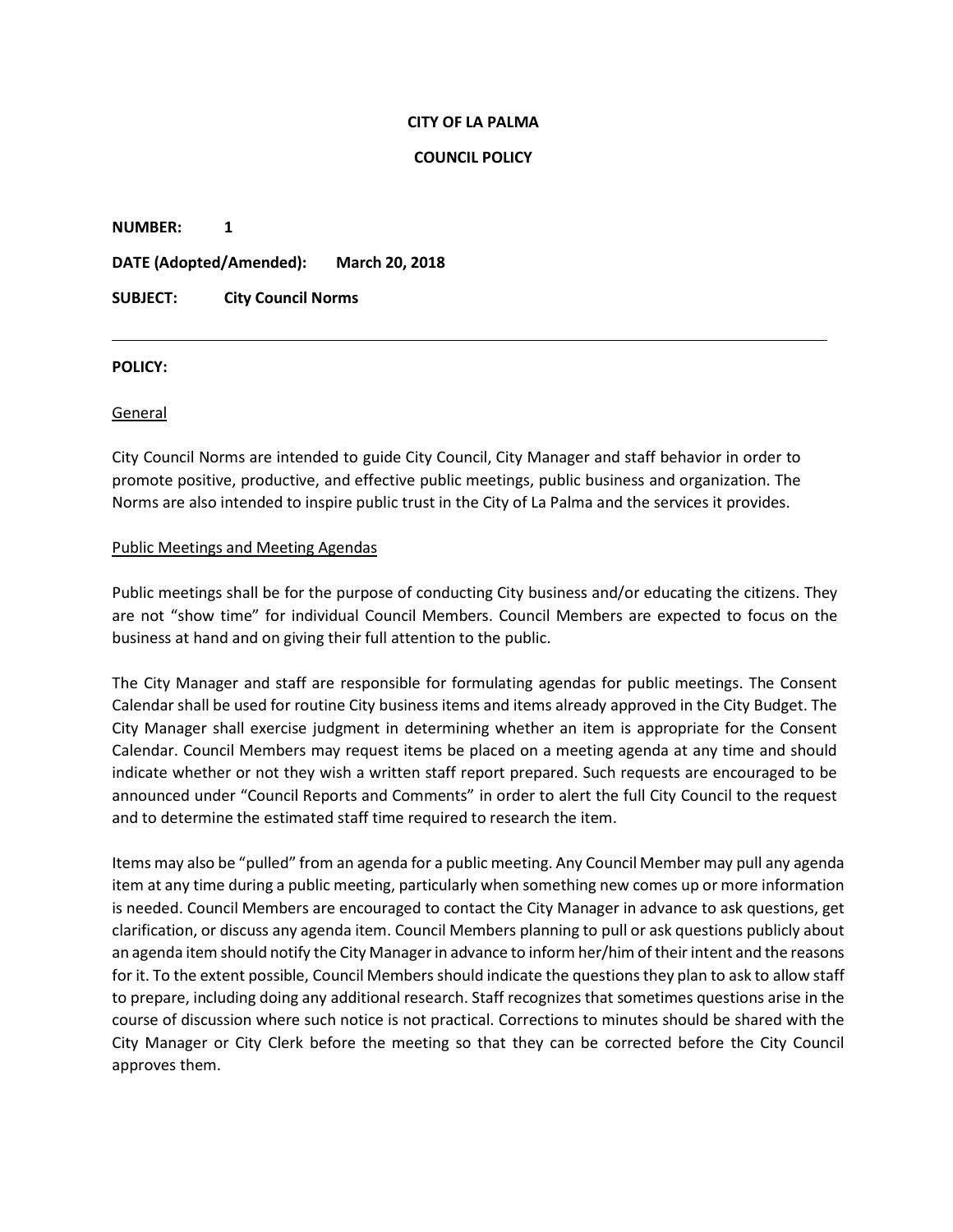#### Speaker Cards and Public Testimony

For clarity and transparency in the official record, and to facilitate follow up with the speaker if needed, members of the public wishing to address the City Council, Planning Commission or Successor Agency, shall be requested to complete a speaker card. Completion of the card is voluntary. The speaker will be encouraged by the Mayor/Chair to complete the card in advance of the item the speaker wishesto discuss before the elected body.

Speaker cards shall be available in the lobby prior to every City Council meeting. Cards shall be delivered by the City Clerk to the Mayor/Chair in chronological order based on when they were received and based upon which item on the agenda the individual wishes to address. The Mayor/Chair will invite speakers to announce their name and city of residence for the record, if they so choose, when they come to the microphone. The Mayor/Chair shall return all cards to the City Clerk at the conclusion of the meeting for the official record.

Speakers will be asked to adhere to a five-minute time limit and may not transfer unused portions of that time to another speaker. The Mayor/Chair has discretion to permit additional time to individuals in order to rebut testimony. Large groups are encouraged to designate a spokesperson to speak on their behalf and the Mayor/Chair has discretion in such situations to grant the spokesperson additional time in lieu of multiple speakers. The Mayor/Chair also has the discretion to reduce the time limit if there are a large number of speakers anticipated

## Council Discussions Prior to Voting

Council discussions are designed to allow Council Members to express their views and opinions prior to taking a vote. Council Members should state their reasons for their positions. As a general rule, the Mayor should allow other Council Members to speak before giving his or her opinion. When it appears that the City Council lacks consensus or is "stuck" in determining a course of action, the City Manager may offer assistance upon the request of the City Council.

## City Council Comments and Reports

Time is provided on each agenda for individual Council Members to report on activities relevant to the business of the City, including their service on regional boards and committees.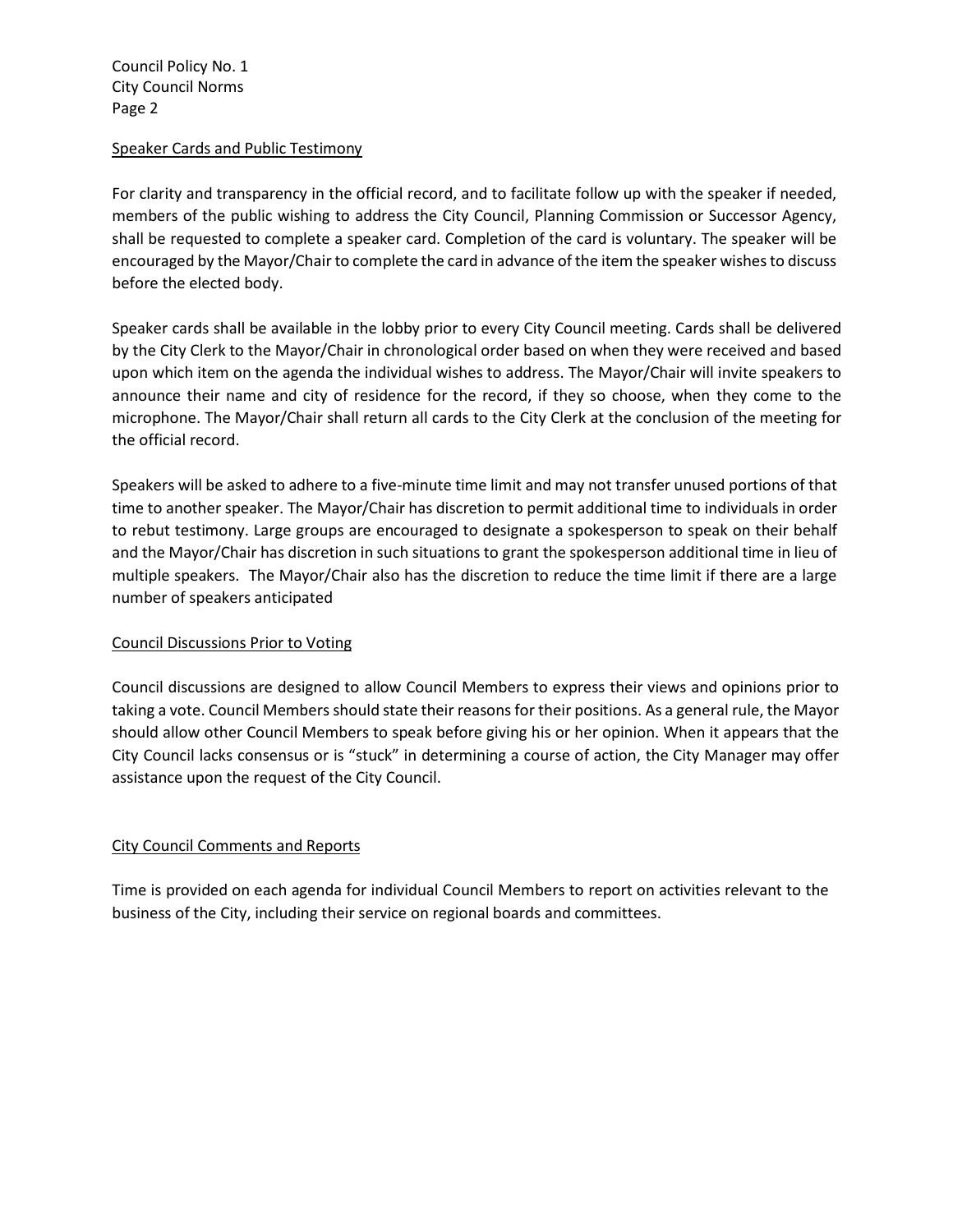#### Reorganization – Seating, Selection of Mayor and Mayor Pro Tem

After reorganization of the City Council, the Mayor shall be seated in the center and other City Council Members shall be seated in alphabetical order (left to right when viewing the public). Council Members other than the Mayor may trade seats if mutually agreed. Council Members wishing to trade seats should make such arrangements in advance of the meeting in order to facilitate the efficiency of the reorganization process.

## Interaction and Communication

Public confidence in the City of La Palma depends upon the behaviors and interactions of its elected leaders. City Council Members shall strive to show courtesy and respect for one another in all public settings. One way to demonstrate this is through flexibility in covering for each other and explaining each other's absences to the public when appropriate.

Public confidence also depends on the interactions of its elected leaders with the City Manager and staff and effective communications are essential to staff effectiveness. In general, Council Members should call the City Manager before going to the Department Director. Council Members should always go through the City Manager to direct staff to do research on items. Council Members can go directly to department directors for answers to simple questions. Answers to individual Council Member inquiries of common interest will be shared with the City Council through the City Manager's weekly report.

When Council Members email Directors or staff for information, they should copy the City Manager as a courtesy. Directors are also responsible for keeping the City Manager informed of any communication with City Council Members. If a Council Member has a concern about, or is unhappy with, a City employee, he or she shall discuss it directly with the City Manager and Council Members shall not criticize staff in public. The City Manager is responsible for informing the City Council whenever an unusual event occurs that the public would be concerned about (ex. significant safety event). The City Council, City Manager and staff shall not blindside each other in public.

Citizen complaints should be referred to staff with adequate time for response. Staff will report back to the City Council through the City Manager on the resolution of citizen complaints and when a written response has been requested or as appropriate, staff will assist the Mayor or Council Member in drafting an appropriate response.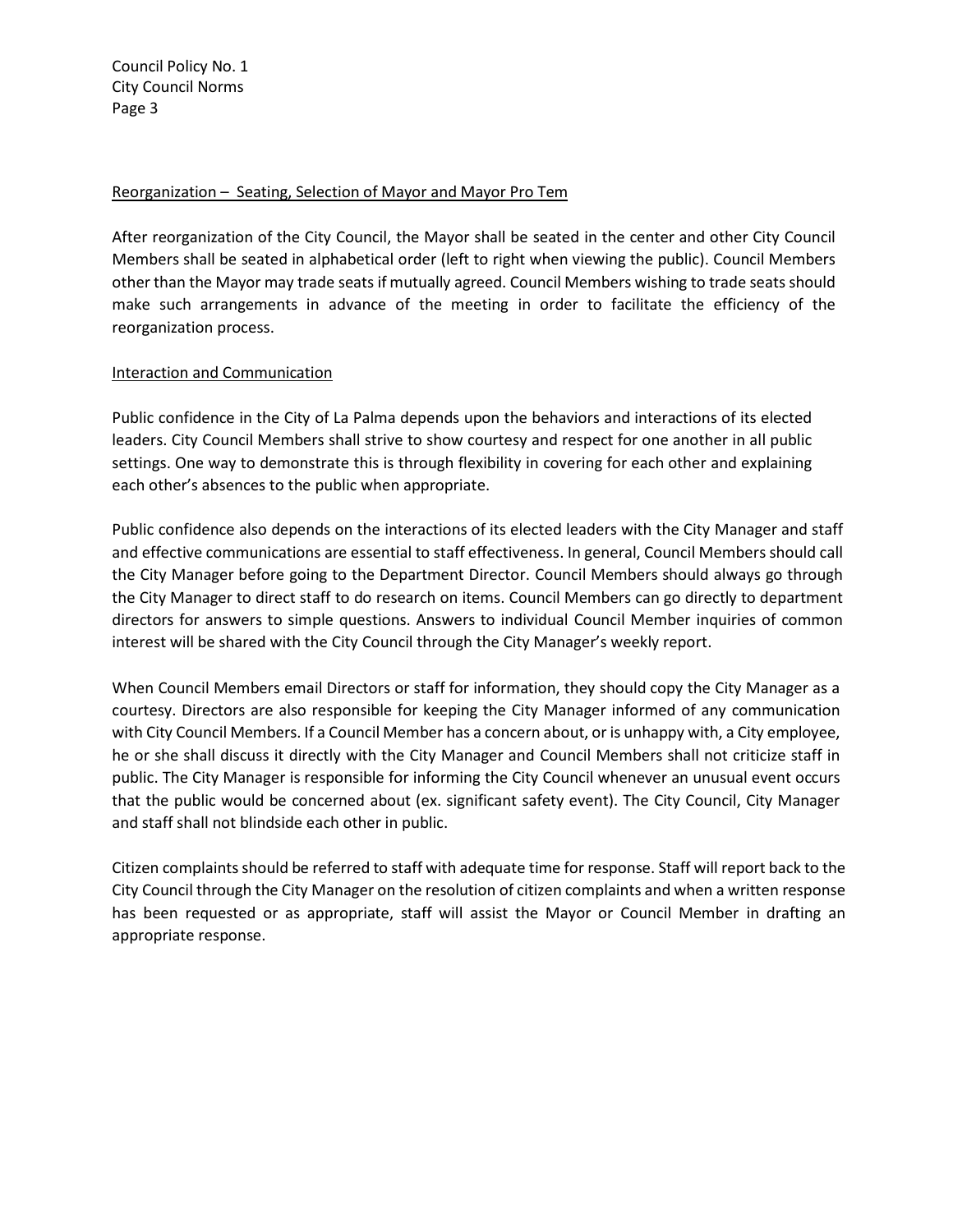#### Committees

The City Council may create external committees, internal standing committees, or ad hoc subcommittees.

- 1. Internal Standing Committees The Mayor has authority to create or suspend internal standing committees when it is determined that a standing committee is required or no longer required.
- 2. For external committees and internal standing committees, the appointment process will be placed on the agenda, usually at the first meeting following a reorganization of the City Council, and the City Council will confer about each of the committee positions. Council Members are encouraged to openly discuss their desires and availability for each position. Appointments are made by mutual consent of all Council Members. In the event of multiple nominees for a specific position, a roll call vote will be taken using the following process:
	- a. Mayor will entertain nominations for the contested position. No second is required and Council Members may nominate themselves.
	- b. A motion is made to close the nominations and nominees will then be voted on in the order received by the Mayor until someone is selected. Once a nominee receives a majority vote, the election stops.
- 3. Ad Hoc Committees The Mayor has authority to create, suspend, and appoint members to ad hoc subcommittees after determining individual Council Member interest.
- 4. Committee and subcommittee members are responsible for keeping the rest of the Council informed; other Council Members are responsible for letting subcommittee members know if they want more information.
- 5. Committee and subcommittee members will refrain from giving mixed direction to staff. When there is a disagreement between committee or subcommittee members, staff will be excused from the discussion or from implementing direction until such time as the disagreement has been resolved.

## Selection of the Mayor and Mayor Pro Tem

Council Members wishing to be considered for Mayor or Mayor Pro Tem should express their interest to the other members. Procedures for selection of the Mayor and Mayor Pro Tem shall be per Rosenberg's Rules of Order. Mayor Pro Tem is not a natural ascendancy to Mayor. The Mayor and Mayor Pro Tem are peers of, and serve at the pleasure of, the other Council Members.

#### Role of the Mayor

The Mayor serves as the primary elected spokesperson for the City of La Palma. As such, the Mayor presides at public meetings, represents the City Council at events and activities in the community and is available to respond to requests for appearances from community organizations. The Mayor has no more or less official authority than any other Council Member.

At public meetings, the Mayor:

1. Will do his or her best to keep things moving;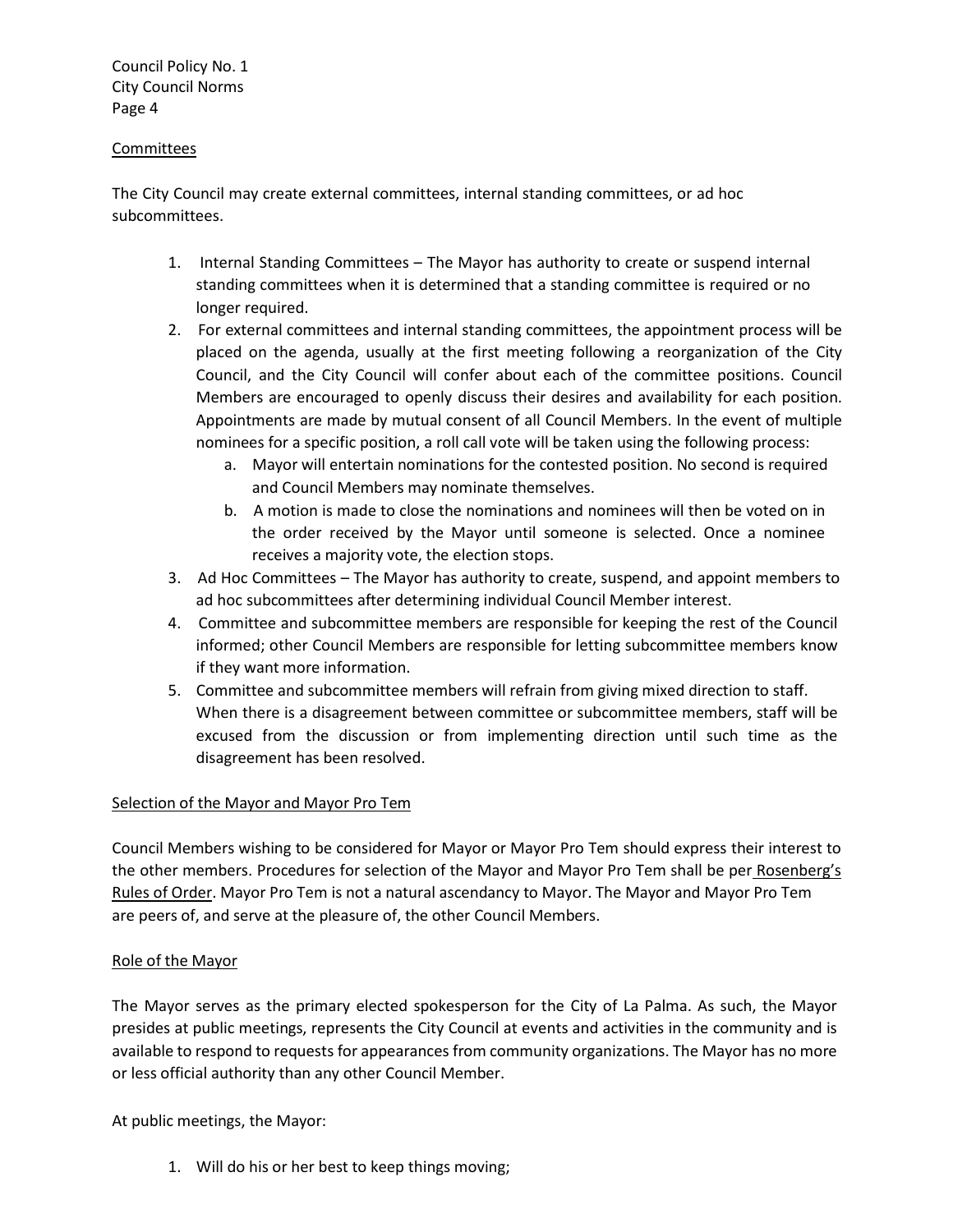- 2. Will pay attention to the consensus of the entire Council and will assist in building consensus among Council Members when necessary;
- 3. May use discretion to allow citizens to speak longer than the allotted five minutes and shall ensure that fairness prevails and speaking time is balanced for all speakers;
- 4. Shall encourage large groups coming to a public meeting to designate one spokesperson and has discretion to allow that spokesperson more than five minutes to speak in lieu of multiple speakers; and,
- 5. Shall remind citizens to show respect for the City Council and staff, when necessary.

# Travel and Meetings

Attendance at conferences, seminars, or meetings of benefit to the City is encouraged within the limitations of budgeted appropriations. Monies shall be budgeted each fiscal year for City Council Members to attend conferences, monthly meetings, meetings required due to internal or external committee appointments, and for miscellaneous meetings and trainings including such events as attendance at the Americana Awards and City Council goal setting. Miscellaneous meetings and training monies are intended to be allocated somewhat equally to each City Council Member as they see fit, within the limitations of the total travel fund allocation. Council Members can also make requests to the full City Council for additional funds. Travel and registration arrangements are made through the City Manager's Executive Assistant.

Only expenses that have been incurred from authorized travel and meetings will be considered for reimbursement. Expenses incurred include items for the individual City Council Member only such as registration fees, hotel charges, mileage, airfare, car rental, meals and similar expenses. Any charges for a second person, such as an added charge on a hotel room, are the responsibility of the Council Member and are not reimbursable. Rates for reimbursement shall be as established in administrative policy and require completion of the administrative reimbursement form.

For extensive travel expenses, an advance may be authorized with the filing of an estimate of expenses with supporting documentation. Meals reimbursement may be for actual cost (receipts required) or via a per diem rate (no receipts required) and any meals covered in conference registration shall be deducted.

## Use of Stationary

Use of City stationary by the City Council shall be limited to the following:

- 1. Used by the Mayor at the direction of the full City Council, such as for communicating legislative positions taken by the Council.
- 2. Used by the Mayor or any Council Member for the purpose of thanking citizens or groups, extending invitations to City-sponsored events, extending congratulations to persons or groups to note achievements, or to answer correspondence sent by constituents.